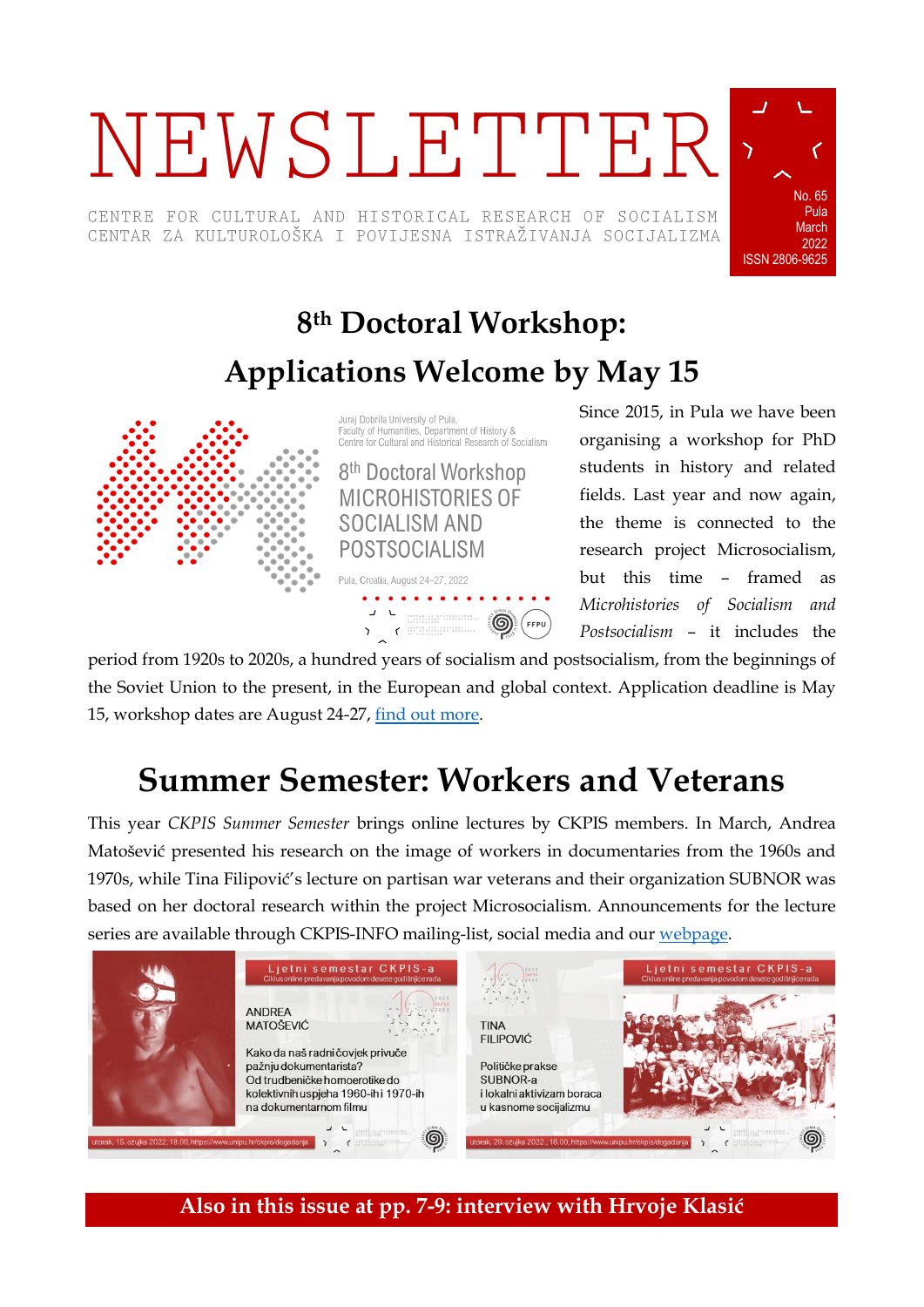CKPIS was founded in July 2012 as a new unit of the University of Pula. We will celebrate the Centre's 10th anniversary throughout this year. There will be a series of lectures within the *CKPIS Summer Semester*, a round table and, here on the *Newsletter* pages, short interviews with our researchers. Moreover, in the section *Interview of the Month*, month after month, we hope to present colleagues with whom we have closely cooperated.



## TEN YEARS OF CKPIS: ANDREA MATOŠEVIĆ Interview by Sara Žerić

**You work at the University of Pula since 2007 and are one of the co-founders of the CKPIS. During that period, you dealt with many topics on socialism. How did you approach them as an ethno-anthropologist, and how would you describe the importance of researching socialism from an ento-anthropological perspective?**

Yes, I've been with Juraj Dobrila University of Pula for fifteen years now, and ten with CKPIS, since its very exciting beginning in 2012. I can definitively say that a significant part of my research is marked and influenced by this set of collaborations with CKPIS's researchers – whether they are historians, historians of music and art, literary theoreticians or experts in cultural studies. As an anthropologist and ethnologist I am mostly interested in people's lived experiences during socialist period, and in ways they are shaping memories of those times after the socialist collapse during the 1990s. Methodologically this implies interviews with men and women, but also finding and interpreting often hidden documentaries, newspaper articles, books, radio-shows etc. that might have formed their opinions within a larger cultural field, period or context. Anthropologists usually understand culture as a field of not always easy negotiations, and various parts of socialist culture, whether every day or intellectual one, are not an exception here. So that is where – in my opinion – parts of good anthropological research and theories are born.

**From 2014 to 2017 you participated in the research project "Making of the Socialist Man". What did you do in those three years and what results did you achieve as a part of the project?**

That has been an interesting experience, research with other ten colleagues on various topics that defined new socialist people in different periods within fields such as politics, arts, pop-culture, work, language etc.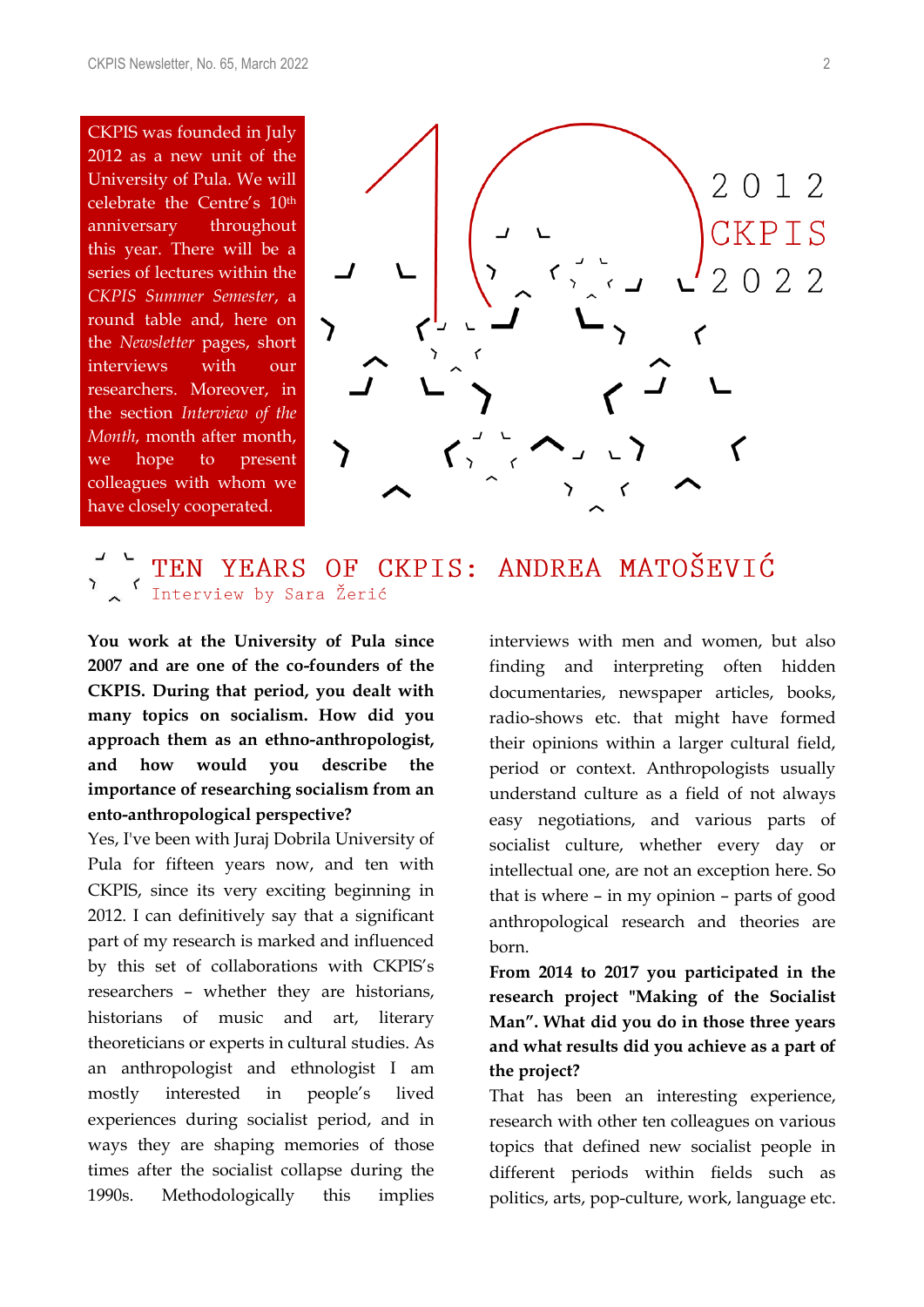I was engaged with two topics – the concept of shock-work in economy (*udarništvo/radno junaštvo*) and Youth Labour Actions. I am very happy with the results as I published a monograph – *Socijalizam s udarničkim licem. Etnografija radnog pregalaštva* – that analysed the work, politics and media presentations of heroes of labour, e.g. Alija Sirotanović, Abdurahman Babajić, Sonja Erbežnik, Barica Šćulac, Antun Bičić, etc. Also, I was able to publish several papers on Youth Labour Actions, and I have the feeling that the monograph communicated with wider audience, while YLA theme resonated better within academia. Sometime in near future, if there will be time and energy, I will tackle these topics again, but from a different angle.



Andrea Matošević ([read more\)](https://ffpu.unipu.hr/ffpu/andrea.matosevic)

**In addition to this, you have participated in bilateral projects co-financed by the Croatian Ministry of Science and Education. What is the significance of such collaborations?**

Bilateral projects are important, of course, as they offer opportunities to meet colleagues from different foreign universities or institutes, but they are rather limited in their outcome expectations and funding. In my opinion, they should be understood as a very useful tool for designing more ambitious projects with foreign scholars. However, although limited in expectations, within the bilateral project *Remembering and Forgetting Industrial Labour in the Adriatic: The Case of Istria* with IOS Institute from Regensburg, we have created a web page with participant's essays - *[Unwanted Heritage](https://www.istria.ios-regensburg.de/)*.

**This year marks the tenth anniversary of the founding of the CKPIS. What results did you come up with in that period?**  Academic results are quite impressive. I'm saying this as a current head of CKPIS. Looking back on our work I see five international Socialism on the Bench conferences with more than 100 participants every year and keynote speakers from different fields of humanities and social sciences. We have organized CeKaPISarnica, collection of editions with more than fifteen edited volumes and monographs, there are two major projects funded by the Croatian Science Foundation with almost twenty researchers participating, and various smaller projects. We established contacts and collaborations with researchers from various Croatian universities and institutes, but also foreign institutions. Doctoral workshop will be organized this summer for the 8th year in a row, there are the Newsletter, public lectures, book launches, and workshops. Academically, Centre has found its place, although it still does not have its own at the University. Despite this situation that will hopefully be resolved in foreseeable future, I'm glad that Centre's researchers are often present as public voices within local and national community, participating in roundtables and public debates organized also outside our university. Beyond any doubt, CKPIS has been a good springboard for such visibility and presence, and I wish it many good and active years in the future.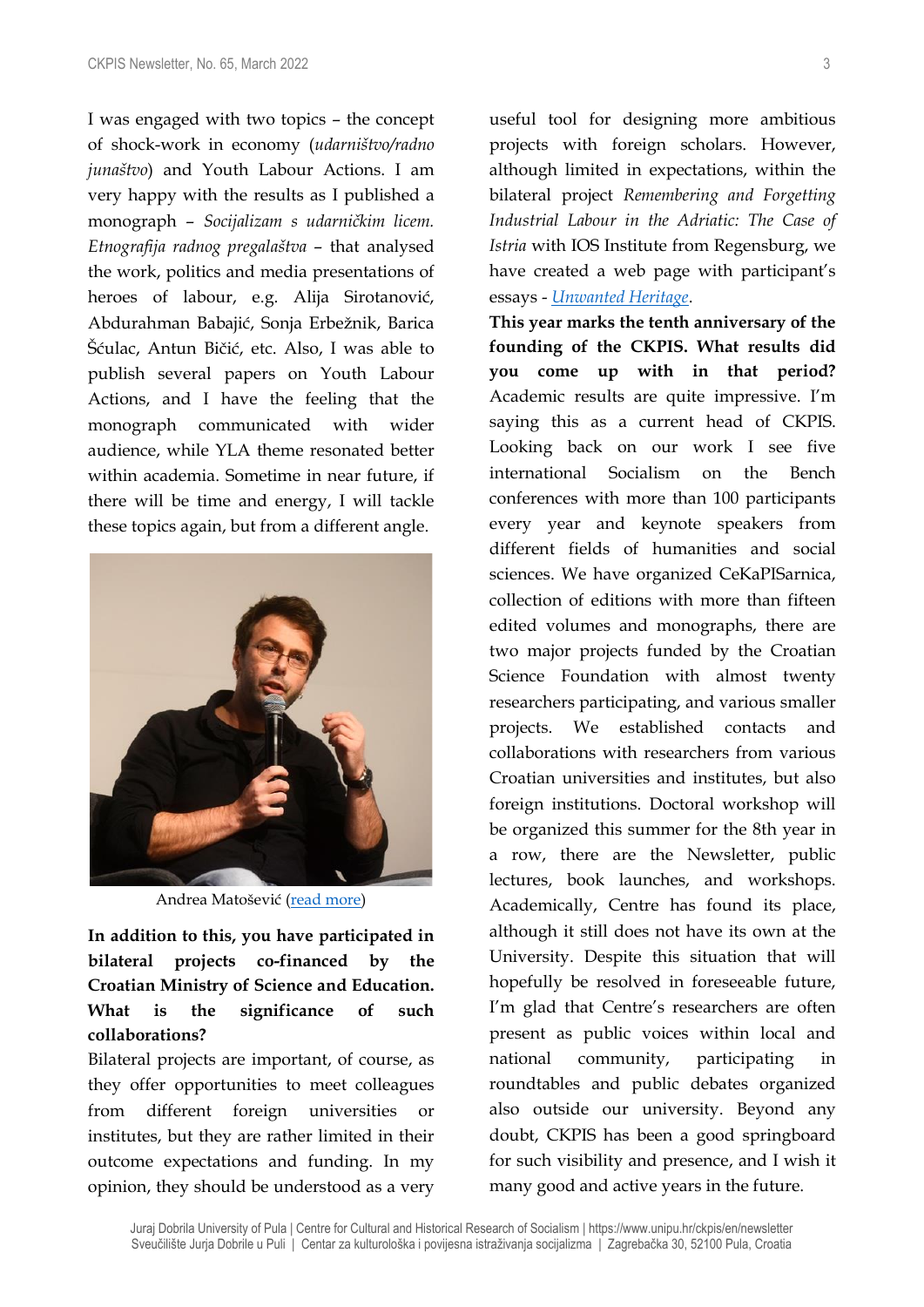

## CONFERENCES AND CFP

#### **Across the 'Nylon Curtain': Cold War Cooperation and Trans-systemic Exchanges, Hamburg, 30 September 2022**

Studies of post-war Europe stress ideological divisions and competing economic models. As researchers working in the ERC-funded LEVIATHAN project, we approach the post-war period in a way that challenges the traditional view of Europe as a political dichotomy separated by an 'Iron Curtain'. Instead, we understand the systemic divide, borrowing the metaphor of the Hungarian historian György Péteri, as a 'Nylon Curtain' – a present and yet surmountable partition that was frequently breached in a variety of ways by ordinary citizens, artists, scientists, politicians, and other historical actors. We especially welcome proposals for papers from postdoctoral researchers and early career scholars that explore the transgressions and cooperations across the 'Nylon Curtain' from a variety of different angles, including but by no means limited to artistic, cultural, literary, political, scientific, and sociological collaborations between protagonists in East and West. [\(Read more\)](https://www.hsozkult.de/event/id/event-116343)

Application deadline: 15 May 2022

### **The Watchful Society: Sexuality, Society, and Vigilance in East-Central and Southeast Europe, Fischbachau, 17-20 November 2022**

Our goal is to discuss the sexual orders of the socialist states of East-Central and Southeast Europe from a broader perspective. While top-down processes are relatively well researched, the horizontal negotiation, control, and enforcement of norms has hitherto not been the focus of much scholarly attention. The interaction between these two axes has only been examined sporadically as well. We are therefore particularly interested in forms of monitoring sexuality that occurred below the governmental level. The underlying scholarly interest is the question of the connection between vigilance in the area of sexuality and the cohesion of socialist societies. In other words: What role did the watchfulness of the many with regard to "correct" sexual behaviour, gender roles, relationships, and family models play in the development of state socialisms, and what became of the ideals propagated during the early years? [\(Read more\)](https://www.hsozkult.de/event/id/event-116536) Application deadline: 15 April 2022

#### **Gender and Sport in a long-term perspective, Rome, 17-19 November 2022**

On an international level, in recent years there has been a proliferation of historical studies from a gender perspective on competitive and amateur sporting practices. In this context, the conference organised by the Società Italiana delle Storiche (SIS) aims to stimulate research and to offer a ground for international comparison on sport in a long-term gender perspective. Starting from the stages of women's participation in the various sports disciplines, the conference aims to analyse the role of feminist movements in stimulating or claiming women's sports practice and the formal admission of women to competitions. Furthermore, it intends to investigate the field of sport as a fundamental context for the definition of female and male attributes, the construction of gender and binarism. [\(Read more\)](http://www.societadellestoriche.it/images/sisnew2013/convegni/2022/Che-genere-di-sport-CFP.pdf)

Application deadline: 15 May 2022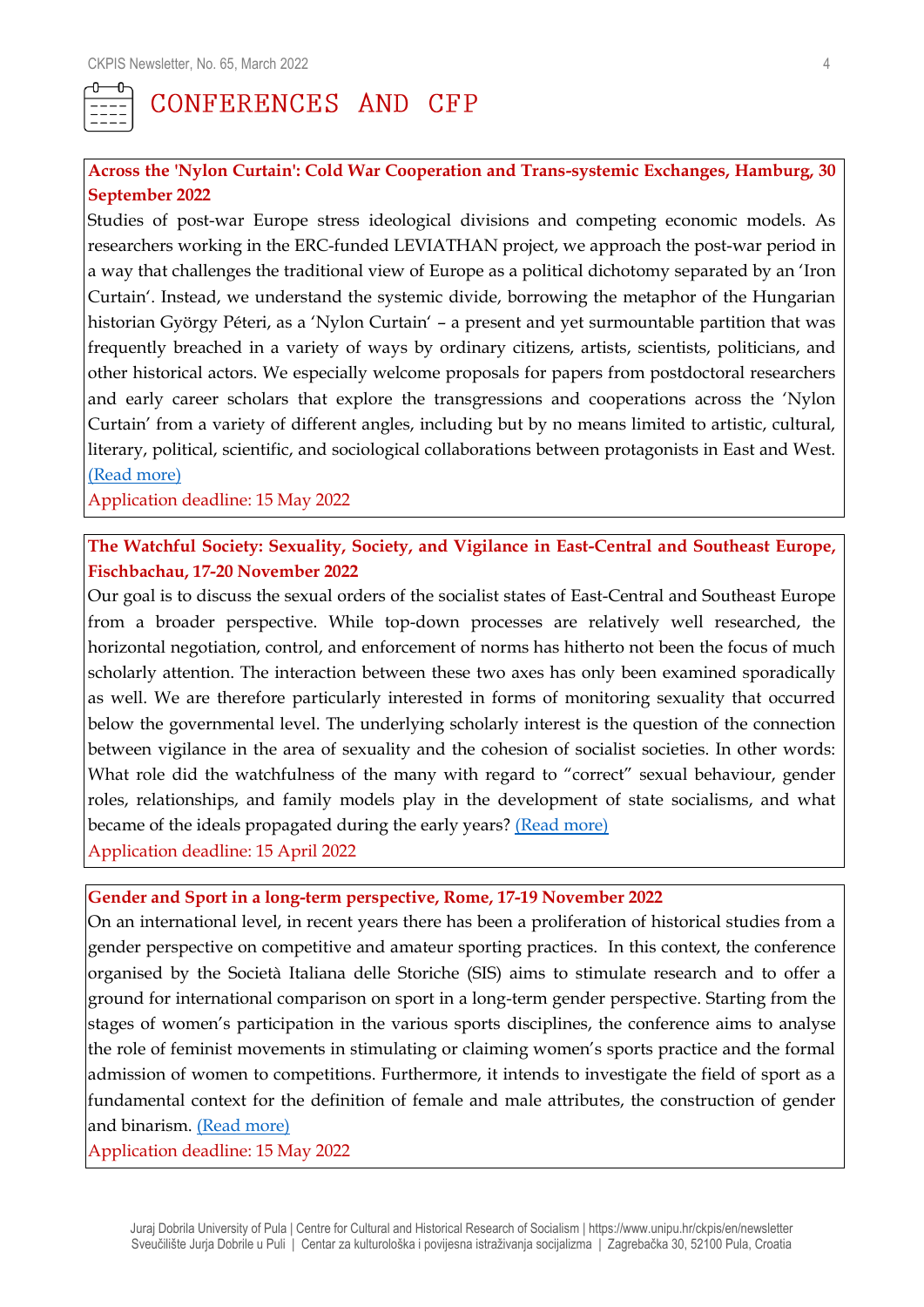

## PUBLICATIONS

#### **Radina Vučetić,** *Nevidljivi neprijatelj: Variola vera 1972* **(Beograd: Službeni glasnik, 2022)**

Profesorka Radina Vučetić napisala je knjigu *Nevidljivi neprijatelj : Variola vera 1972* vrednu, korisnu i potrebnu knjigu, kojom je zaokružen pogled na najskuplju, najdramatičniju, najobuhvatniju i najambiciozniju akciju zdravstvene službe u posleratnoj Jugoslaviji. Prihvatajući se istraživanja epidemije velikih boginja u Jugoslavije 1972. godine, Radina Vučetić je sebi postavila zadatak da analizira ne samo pojavu bolesti i njen zdravstveno-istorijski aspekt, već da posmatra izuzetno složen splet procesa koje je bolest pokrenula u državi i jugoslovenskom društvu. Ne zanemarujući jedan poseban vid ovog složenog fenomena, svakodnevicu i život za vreme epidemije u gradovima i selima u blizini žarišta, u bolnicama i karantinima, autorka daje sliku ljudskog ponašanja i reagovanja, od požrtvovanosti, prihvatanja nametnutih mera, do straha, sebičnosti, fatalizma, sujeverja… [\(Read More\)](http://www.slglasnik.com/%D0%B3%D0%BB%D0%B0%D1%81%D0%BD%D0%B8%D0%BA-%D0%BF%D1%80%D0%B5%D0%BF%D0%BE%D1%80%D1%83%D1%87%D1%83%D1%98%D0%B5/%D0%BD%D0%B5%D0%B2%D0%B8%D0%B4%D1%99%D0%B8%D0%B2%D0%B8-%D0%BD%D0%B5%D0%BF%D1%80%D0%B8%D1%98%D0%B0%D1%82%D0%B5%D1%99)

## POSITIONS, GRANTS AND STIPENDS

**Joint Master in Southeast European Studies, University of Graz and University of Belgrade** The programme offers two focus areas, one in Southeast European History and one in Law and Politics in Southeastern Europe. The goal of the Joint Master Programme in Southeast European Studies is to provide an international and interdisciplinary master programme in social sciences and humanities of highest quality, which enables students to effectively understand the interrelationship between history, law, politics, economics and culture with strong emphasis on the region of Southeastern Europe. While Belgrade is running the joint interdisciplinary programme, in Graz the programme offers two focus areas, one in Southeast European History and one in Law and Politics in Southeastern Europe. In both tracks, the programme promotes the capacity for academic analysis, especially by applying an inter- and transdisciplinary approach which includes areas of legal, political, economic and cultural studies. [\(read more\)](https://www.jointdegree.eu/de/masees/application-selection/how-to-apply/) Application deadline: 30 April 2022

#### **Go Styria Research Scholarship 2022/23, University of Graz**

Go Styria is open for master and doctoral students as well as Post Docs interested in a short term research stay (max. 4 months) in the context of their master, doctoral thesis or Post-Doc research. The target region includes: Albania, Bosnia and Herzegovina, Bulgaria, Croatia, Cyprus, Greece, Hungary, Kosovo, Moldova, Montenegro, North Macedonia, Romania, Serbia, Slovenia, Turkey. Candidates selected for the program will be given the opportunity for a research period at the University of Graz in order to then continue and conclude their studies / research at their home universities. [\(read more\)](https://international.uni-graz.at/en/incoming-exchange/go-styria-scholarship-programme/)

Application deadline: 25 April 2022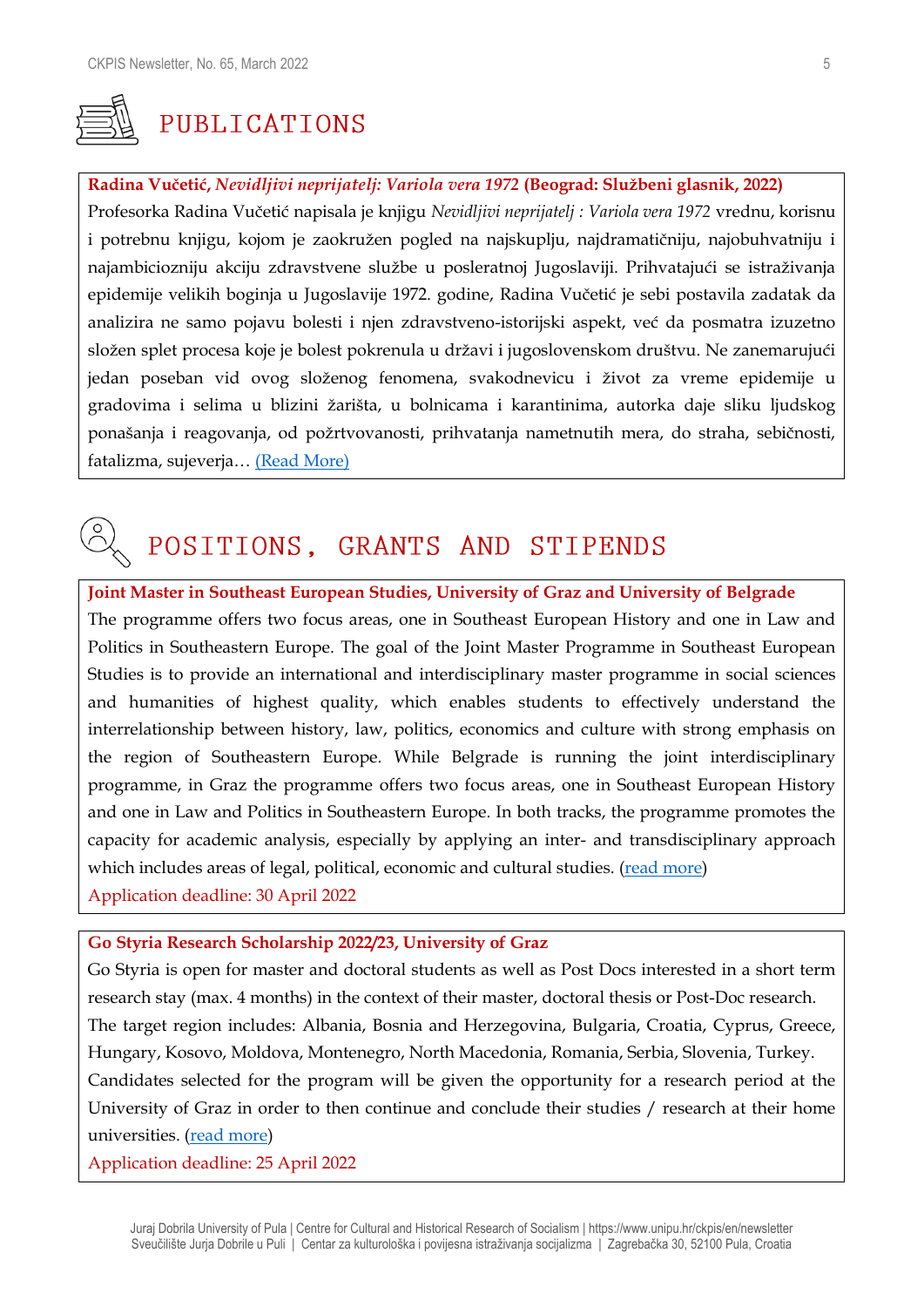**Post-doctoral researcher on the project 'A Socialist Workplace in Postcolonial Africa: A Connected History of the Yugoslav Workforce in Zambia', University of Vienna**

As a founding member of the Non-Aligned Movement, socialist Yugoslavia stood between East and West, aligned neither with Soviet-style central economic planning nor the capitalist West, setting much stock in its economic, diplomatic, and cultural relationships with the Third World. Newly independent African countries like Zambia became Yugoslavia' 's primary allies in the Global South. This study of Yugoslav companies' workforces in Zambia explores everyday dimensions of Yugoslavia' 's links with postcolonial African societies between the mid-1960s and 1991. It connects class, labour, and race into studies of the Yugoslav region's ambiguous relationship to the Global South through the lens of social history. The research project is looking for a postdoc researcher with a background in social history of Southern Africa. [\(read more\)](https://transformations.univie.ac.at/news/ausschreibungen/?fbclid=IwAR3J6DfxEdFcBZQV2dgCud-2TITZxFJbbTQQNN-F42eEefrn1PWvQMvupi8) Application deadline: 1 May 2022

## **Two-year Doctoral Scholarship, Leibniz ScienceCampus Europe and America in the Modern World, Regensburg**

Scholars associated with the LSC explore transatlantic interconnectionsin the past (since around 1800) and present, producing comparative research on phenomena affecting both regions in the context of globality. The LSC works towards a multi-polar and multi-scalar perspective inspired by area studies. Its goal is to explore the global impact of European-American relations and connections, as well as their effects across socio-cultural groupings and smaller-scale areas, including those in Eastern and Southeastern Europe, Romance-speaking Europe, Germany and Central Europe, North America and Latin America. The ScienceCampus has established international partnerships with universities in all of these regions. [\(read more\)](https://www.ios-regensburg.de/fileadmin/doc/ausschreibungen/2022/2022_03_24_Doctoral_Fellowship_2_Year_CfA_EuropeAmerica_EN.pdf) Application deadline: 24 April 2022



Jurai Dobrila University of Pula. Faculty of Humanities, Department of History & Centre for Cultural and Historical Research of Socialism

## 8<sup>th</sup> Doctoral Workshop **MICROHISTORIES OF SOCIALISM AND** POSTSOCIALISM

Pula, Croatia, August 24-27, 2022

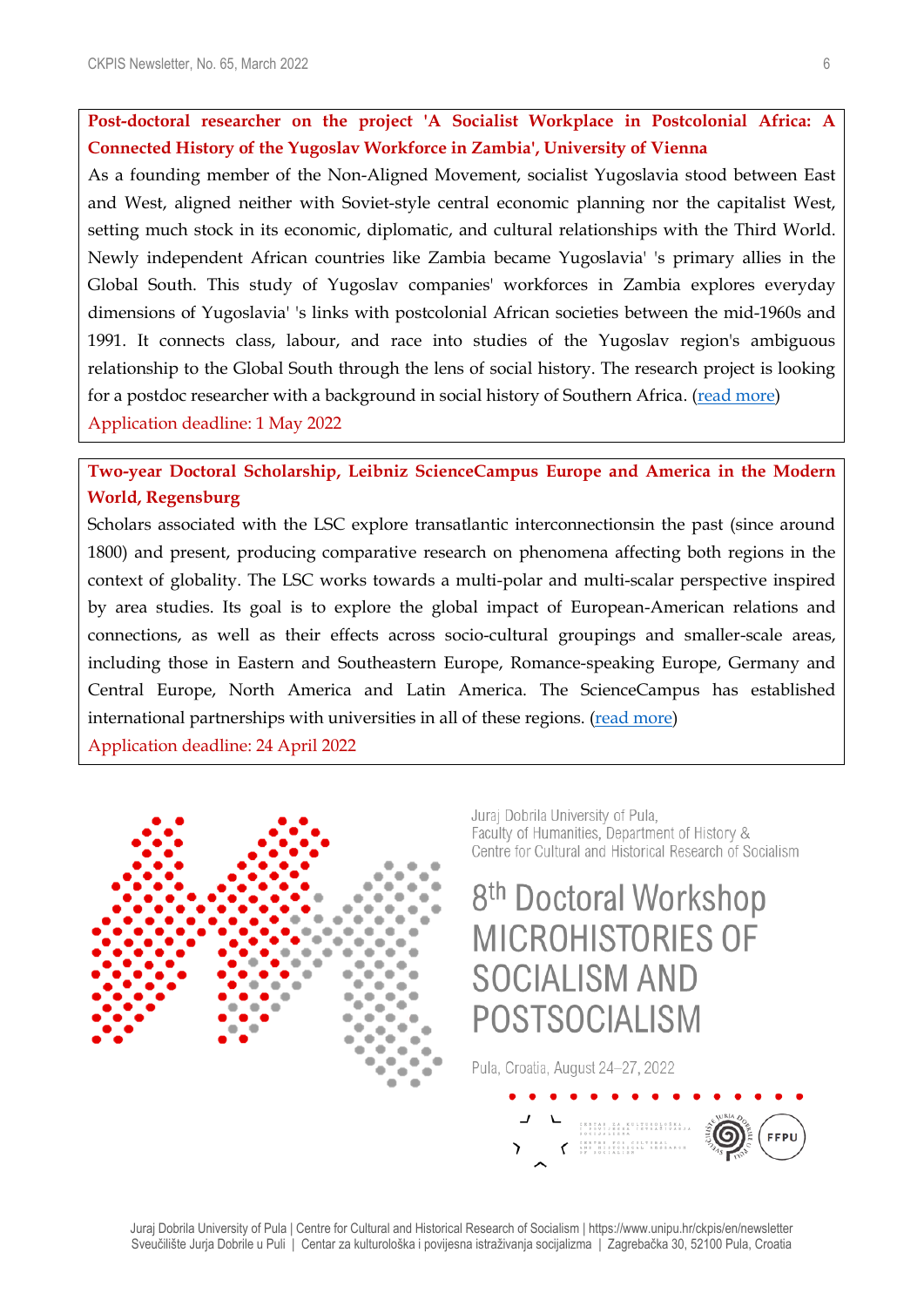# **SECUTERVIEW OF THE MONTH**<br>FILEY by Nemanja Stanimirović

**Hrvoje Klasić is an associate professor at the Department of History, Faculty of Humanities and Social Sciences, University of Zagreb. (**[read more](https://theta.ffzg.hr/ECTS/Osoba/Index/3906)**)**



Hrvoje Klasić

**In one of your earlier articles, which is more focused on the development of the early post-war state-sponsored sports in Yugoslavia, you have highlighted the continuity between the interwar Sokol movement (Falcons) and the post-war Partisans. If sport is still being used, as you mention, as a form of a state- or nationbuilding process, what does that tell us about Tito's regime in relation to the previous one?**

There was certainly some continuity - in terms of personnel, institutions - but there was a clear cut in 1945 nonetheless, as many clubs/institutions were prohibited. Still, a lot of experts were needed to keep the system running (which was not the case only in Tito's Yugoslavia). There was a clear break in many ways, and one was in the content of sports. It was not possible to simply cut out everybody and all ideas, but instead, it was necessary to reshape them and reuse them for a new purpose.

**If we have in mind your article on Tito-Stalin's 1952 Football war, what does the sports perspective bring in the research of the relationship between different countries?**

Sport was a new arena during the Cold War. Indeed, every aspect of life was used as a battlefield between two blocks, but also within the bloc. When FC Dynamo Moscow had a successful tour in the UK in 1945, Soviet newspapers utilised it as proof of supremacy of the Soviet approach to sport, the one where the score itself or money was not the driving force but where the sports was used to improve the society. However, if victories on the field proved that the socialist approach was better than the capitalist one, then the Yugoslav victory in 1952 meant that the Yugoslav approach was superior to the Soviet one. For the Yugoslavs, after the difficult period, this victory allowed them to claim that they not only remained socialist but also better socialists.

**In your book from 2012** *Jugoslavija i svijet 1968.***, you deal with an explicitly global topic. Could you highlight how do the events of 1968 in Yugoslavia fit into the**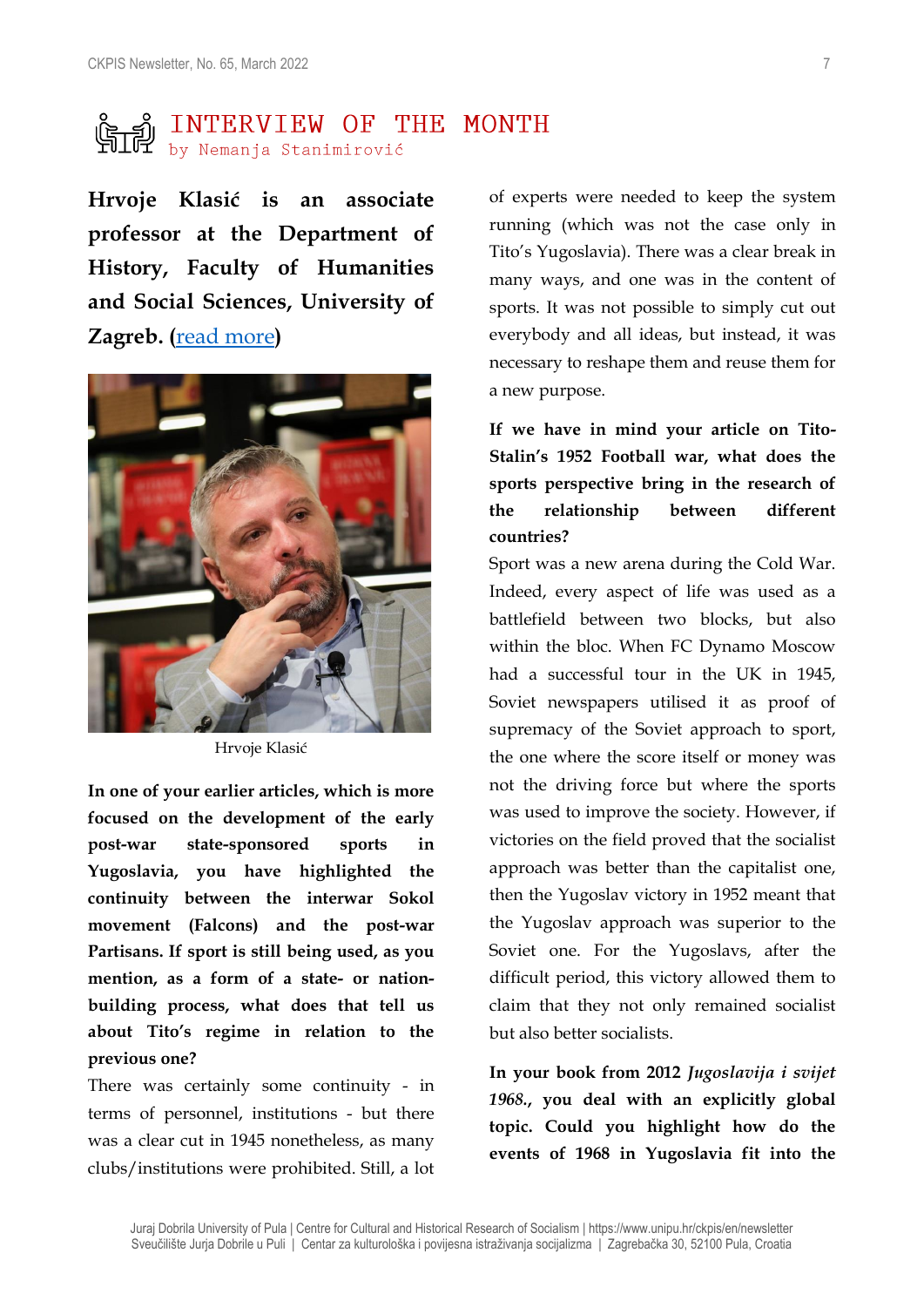## **universal trends, and what is particular to its' own context?**

What happened in Yugoslavia could be termed as "glocal". It was global in terms of student demands for a better society, in a method of activism and iconography. On the other hand, it was also very local and particular to Yugoslavia, as there was somewhat less police force used than in some other countries, whilst there were also differences between both demands and forms of action of students themselves but also of the authorities of the different Yugoslav republics.

**You mention that one of the main byproducts of the 1968 student demonstrations was the commencement of a more serious getting together of the critical intellectuals in Yugoslavia. How do you compare the post-1968 dissidents with the pre-1968 period, and what role did the dissidents play in the political events in the last two decades of Yugoslavia?**

Before 1968, intellectuals, most notably Praxists, were merely philosophers, so not many people read their work, and thus they were not dangerous. Once their ideas became gunpowder for the masses and young generations, they were labelled whatever was most appropriate and useful for the regime at the moment. This labelling got them together, erased the intellectual differences between them by putting all of them in the same box and making them a group. As for their influence afterwards, it differs between republics. As most of the Praxists were pro-Yugoslav oriented, in Serbia in the 1980s they were prominent public figures, although had different strands, whereas in Croatia their ideas were not as popular as those nationalliberal ideas of 1971, but were instead often considered traitors who are still arguing for Yugoslavia.

**In your book you have brilliantly highlighted how the international events of August 1968 have played well for Tito's regime in unifying the previously somewhat divided society. Had the events played out differently, what role in opposing the communist regime could have students had in the next two decades? What is your stance on Herbert Marcuse's optimistic view of the students as revolutionary subjects?**

As Zagorka Golubović said, "Yugoslavs had more talent for making rebellions than for making movements", so the student movement's power stemmed much from the momentum of June 1968. Furthermore, Yugoslav students were not as dissatisfied as their French or American counterparts - they were not against the whole society but merely against an anomaly. They were not against socialism, nor completely against Tito. Finally, in relation to Marcuse, the student body is not a long-term stable group, and the change in their societal position and interests likewise can change the form of their protest or even their tendency to protest at all.

## **What was the focus of your work recently and what are you currently working on?**

Inspired by Gramsci's view of the necessity to act as a public intellectual, I have changed the orientation of my professional career in the last 10 years, and utilised my expertise in history to intervene publicly in the way history is being used in the society and the